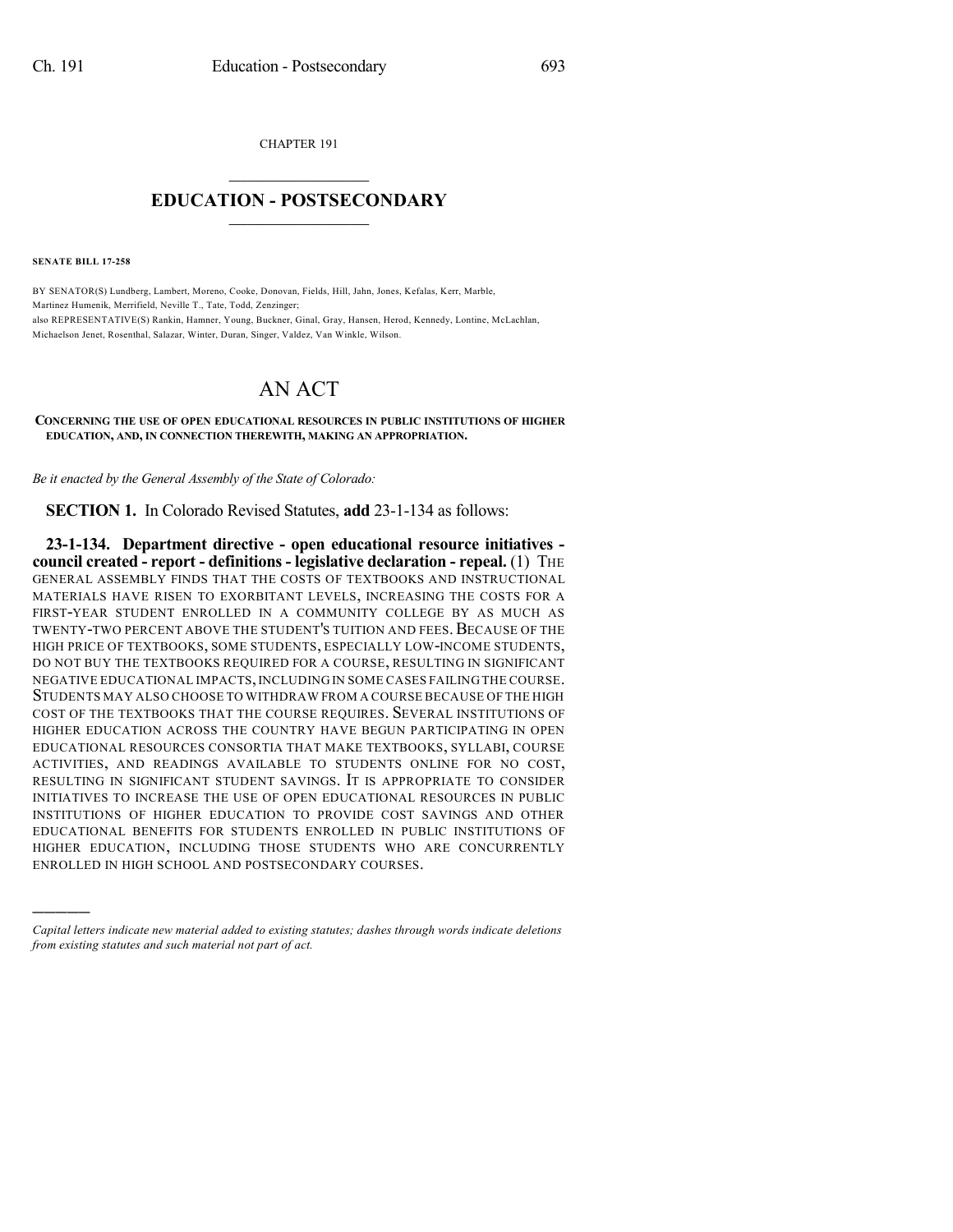(2) AS USED IN THIS SECTION, UNLESS THE CONTEXT OTHERWISE REQUIRES:

(a) "COUNCIL" MEANS THE OPEN EDUCATIONAL RESOURCES COUNCIL CREATED IN SUBSECTION (3) OF THIS SECTION.

(b) "OPEN EDUCATIONAL RESOURCES" MEANS HIGH-QUALITY TEACHING, LEARNING, AND RESEARCH RESOURCES THAT RESIDE IN THE PUBLIC DOMAIN OR HAVE BEEN RELEASED UNDER AN INTELLECTUAL PROPERTY LICENSE THAT PERMITS FREE USE OR REPURPOSING BY OTHERS AND MAY INCLUDE OTHER RESOURCES THAT ARE LEGALLY AVAILABLE AND AVAILABLE TO STUDENTS FOR FREE OR VERY LOW COST. OPEN EDUCATIONAL RESOURCES MAY INCLUDE FULL COURSES, COURSE MATERIALS, MODULES, TEXTBOOKS, FACULTY-CREATED CONTENT, STREAMING VIDEOS, TESTS, SOFTWARE, AND OTHER TOOLS, MATERIALS, OR TECHNIQUES USED TO SUPPORT ACCESS TO KNOWLEDGE.

(c) "PUBLIC INSTITUTION OF HIGHER EDUCATION"MEANS THE STATE INSTITUTIONS OF HIGHER EDUCATION, AS DEFINED IN SECTION 23-18-102 (10)(a), THE LOCAL DISTRICT COLLEGES, AND THE AREA TECHNICAL COLLEGES.

(3) (a) THERE IS CREATED IN THE DEPARTMENT OF HIGHER EDUCATION THE OPEN EDUCATIONAL RESOURCES COUNCIL, WHICH IS COMPRISED OF THE FOLLOWING MEMBERS:

(I) TEN PERSONS FROM PUBLIC INSTITUTIONS OF HIGHER EDUCATION APPOINTED BY THE EXECUTIVE DIRECTOR AS FOLLOWS:

(A) FOUR FACULTY MEMBERS;

- (B) THREE LIBRARY PROFESSIONALS;
- (C) ONE INSTRUCTIONAL DESIGN EXPERT;

(D) ONE INFORMATIONAL TECHNOLOGY EXPERT; AND

(E) ONE ADMINISTRATOR;

(II) THE EXECUTIVE DIRECTOR OF THE DEPARTMENT OF HIGHER EDUCATION OR HIS OR HER DESIGNEE;

(III) THE COMMISSIONER OF EDUCATION APPOINTED PURSUANT TO SECTION 1 (2) OF ARTICLE IX OF THE STATE CONSTITUTION, OR HIS OR HER DESIGNEE; AND

(IV) THE PERSON EXECUTING THE DUTIES OF THE STATE LIBRARIAN, IF DIFFERENT FROM THE COMMISSIONER OF EDUCATION AS PROVIDED IN SECTION 24-90-104, OR HIS OR HER DESIGNEE.

(b) THE EXECUTIVE DIRECTOR SHALL APPOINT THE MEMBERS OF THE COUNCIL BY JULY 1, 2017. IN APPOINTING THE MEMBERS OF THE COUNCIL, THE EXECUTIVE DIRECTOR SHALL ENSURE THAT THE COUNCIL INCLUDES AT LEAST THREE REPRESENTATIVES FROM TWO-YEAR PUBLIC INSTITUTIONS OF HIGHER EDUCATION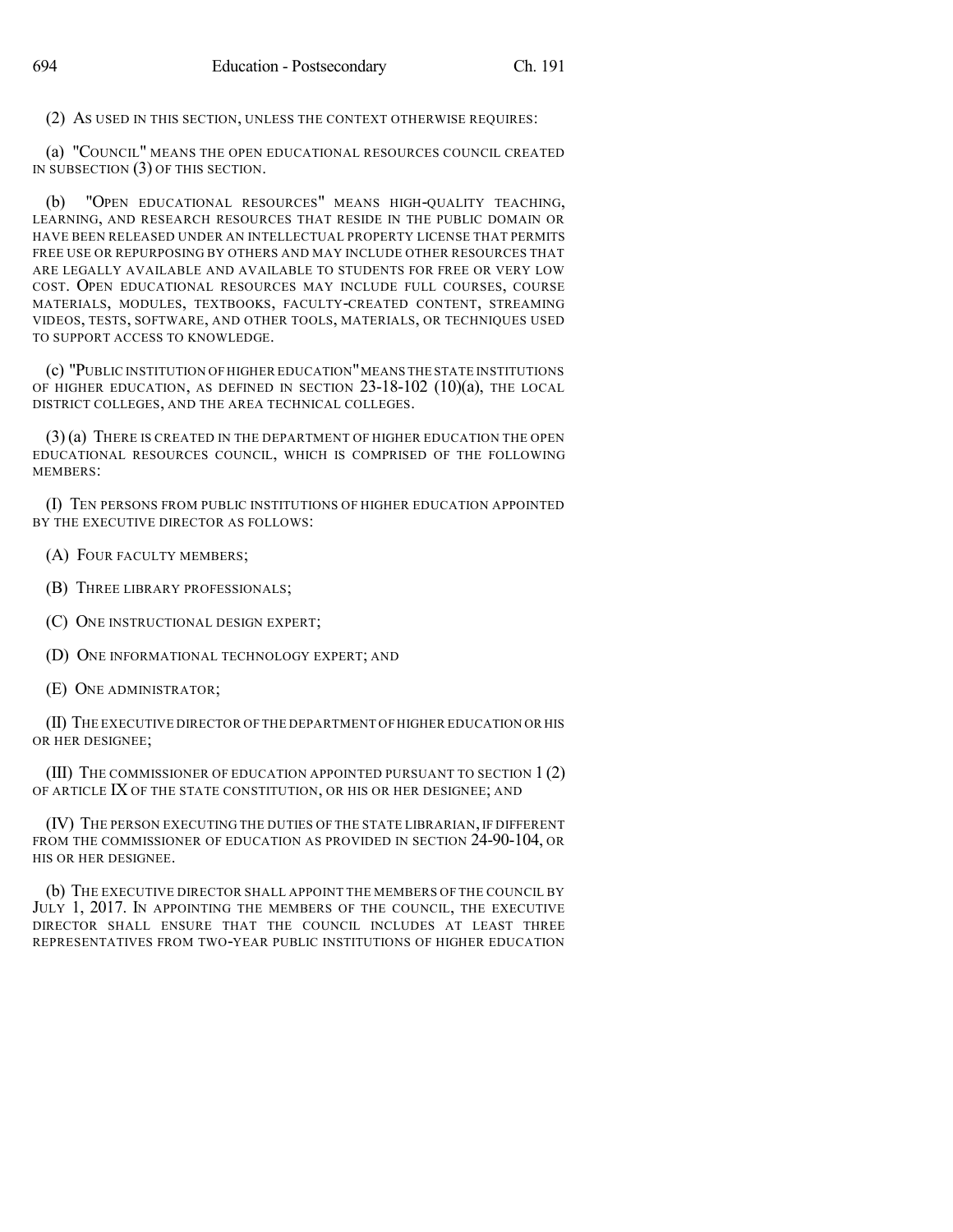## Ch. 191 Education - Postsecondary 695

AND AT LEAST THREE REPRESENTATIVES FROM FOUR-YEAR PUBLIC INSTITUTIONS OF HIGHER EDUCATION, INCLUDING RESEARCH UNIVERSITIES. TO THE EXTENT PRACTICABLE, THE EXECUTIVE DIRECTOR SHALL APPOINT PERSONS FROM AREAS THROUGHOUT THE STATE WHO ARE REPRESENTATIVE OF THE DEMOGRAPHICS OF THE STATE.

(c) THE EXECUTIVE DIRECTOR SHALL CONVENE THE FIRST MEETING OF THE COUNCIL NO LATER THAN JULY 15, 2017. AT THE FIRST MEETING, THE COUNCIL MEMBERS SHALL SELECT A MEMBER TO SERVE AS CHAIR OF THE COUNCIL AND A MEMBER TO SERVE AS VICE-CHAIR OF THE COUNCIL. THE COUNCIL SHALL MEET AS OFTEN AS NECESSARY AT THE CALL OF THE CHAIR TO COMPLETE ITS DUTIES.

(d) THE MEMBERS OF THE COUNCIL SERVE WITHOUT COMPENSATION BUT MAY BE REIMBURSED FOR REASONABLE AND NECESSARY EXPENSES INCURRED IN SERVING ON THE COUNCIL, AS DETERMINED BY THE DEPARTMENT.

(4) THE COUNCIL SHALL:

(a) WORK WITH THE ENTITY WITH WHICH THE DEPARTMENT CONTRACTS AS PROVIDED IN SUBSECTION (6) OF THIS SECTION TO REVIEW AND EVALUATE THE EXTENT TO WHICH EACH PUBLIC INSTITUTION OF HIGHER EDUCATION IS USING OPEN EDUCATIONAL RESOURCES AND OPTIONS FOR AND OBSTACLES TO INCREASING THE USE OF OPEN EDUCATIONAL RESOURCES IN PUBLIC INSTITUTIONS OF HIGHER EDUCATION.THE COUNCIL SHALL ENSURE THAT THE EVALUATION IS COMPLETED NO LATER THAN OCTOBER 20, 2017.

(b) SOLICIT INPUT CONCERNING THE USE OF OPEN EDUCATIONAL RESOURCES FROM, AT A MINIMUM, SCHOOL DISTRICTS, CHARTER SCHOOLS, ANY PUBLIC INSTITUTIONS OF HIGHER EDUCATION THAT DO NOT HAVE A REPRESENTATIVE ON THE COUNCIL, STUDENTS ENROLLED IN PUBLIC INSTITUTIONS OF HIGHER EDUCATION, REPRESENTATIVES OF CAMPUS BOOKSTORES,AND REPRESENTATIVES OF COMPANIES THAT PUBLISH TEXTBOOKS FOR POSTSECONDARY COURSES;

(c) BASED ON THE RESULTS OF THE EVALUATION, RECOMMEND INITIATIVES FOR INCREASING THE USE OF OPEN EDUCATIONAL RESOURCES THAT ARE LIKELY TO RESULT IN COST SAVINGS AND OTHER EDUCATIONAL BENEFITS FOR STUDENTS ENROLLED IN PUBLIC INSTITUTIONS OF HIGHER EDUCATION, INCLUDING STUDENTS WHO ARE CONCURRENTLY ENROLLED IN HIGH SCHOOL AND POSTSECONDARY COURSES AS PROVIDED IN ARTICLE 35 OF TITLE 22. THE COUNCIL SHALL EXAMINE A RANGE OF INITIATIVES AND CONSIDER THE EFFECTIVENESS OF INITIATIVES IMPLEMENTED IN OTHER STATES.THE RECOMMENDED INITIATIVES MAY INCLUDE BUT ARE NOT LIMITED TO:

(I) IDENTIFYING OPEN EDUCATIONAL RESOURCE MATERIALS THAT ARE ASSOCIATED WITH THE CORE GENERAL EDUCATION COURSES IDENTIFIED PURSUANT TO SECTION 23-1-125(3)AND THE CORE COMPETENCIES IDENTIFIED FOR CAREER AND TECHNICAL EDUCATION CREDENTIALS AND DETERMINING THE BEST MECHANISM TO ASSIST FACULTY AND STUDENTS IN IDENTIFYING, ACCESSING, AND USING THESE MATERIALS. IN CONSIDERING THESE ISSUES, THE COUNCIL MAY INCLUDE RECOMMENDATIONS CONCERNING METHODS FOR ENSURING THAT IDENTIFIED MATERIALS ARE OF HIGH QUALITY, ARE LEGALLY AVAILABLE FOR USE, AND REMAIN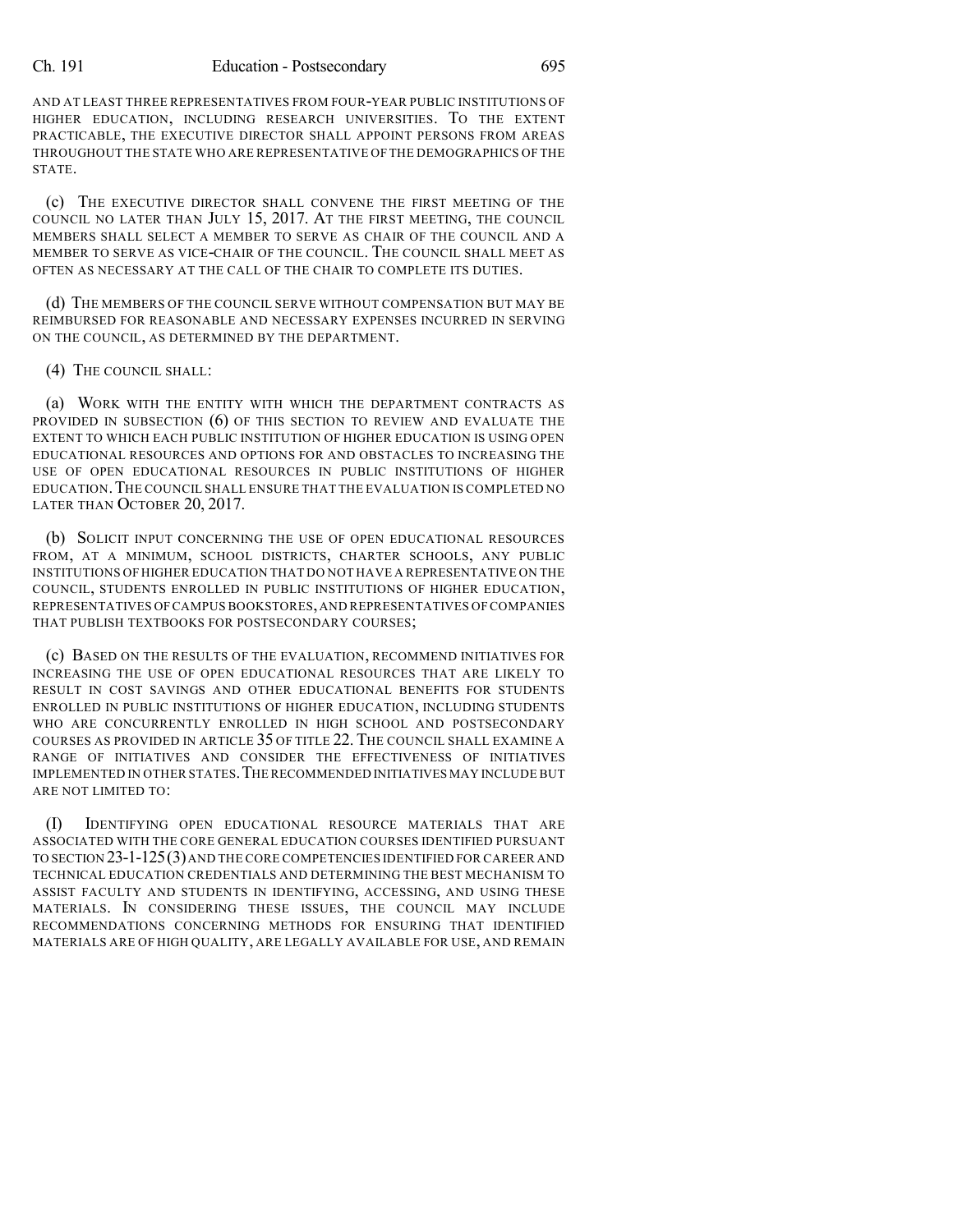CURRENT.

(II) DEVELOPING RECOMMENDATIONS FOR A GRANT PROGRAM TO PROMOTE ADOPTION AND USE OF OPEN EDUCATIONAL RESOURCES ON A REGIONAL OR STATEWIDE BASIS.THE GRANT PROGRAM MAY PROVIDE FUNDING FOR,BUT NEED NOT BE LIMITED TO, THE FOLLOWING:

(A) STAFF DEVELOPMENT AND TRAINING AND TECHNOLOGY SUPPORT;

(B) FACULTY INCENTIVES TIED TO IMPLEMENTATION AND USE OF OPEN EDUCATIONAL RESOURCES;

(C) EFFORTS TO CREATE AND BRAND ENTIRE COURSES OR SECTIONS OF COURSES AS FREE-MATERIAL, OPEN-EDUCATIONAL-RESOURCE COURSES; AND

(D) INCENTIVES AND SUPPORT FOR LIBRARIES AT PUBLIC INSTITUTIONS OF HIGHER EDUCATION OR LIBRARIES IN CONCURRENT ENROLLMENT SITES TO IMPROVE THE EXISTING INFRASTRUCTURE IN LIBRARIES FOR STORING, ACCESSING, AND SHARING LEARNING MATERIALS AMONG STUDENTS, FACULTY, AND INSTITUTIONS; AND

(III) IDENTIFYING STRATEGIES TO LEVERAGE THE OPEN EDUCATIONAL RESOURCE WORK AND KNOWLEDGE AT ONE PUBLIC INSTITUTION OF HIGHER EDUCATION INTO A KNOWLEDGE BASE FOR OTHER INSTITUTIONS,WHICH MAY INCLUDE ACTIVE SHARING OF MATERIALS,METHODS, AND TECHNOLOGY PLATFORMS;MARKETING OF THE OPEN EDUCATIONAL RESOURCES; PROFESSIONAL DEVELOPMENT FOR FACULTY AND TRAINING FOR STUDENTS IN THE USE OF OPEN EDUCATIONAL RESOURCES; AND CONFERENCES PROMOTING THE CREATION AND USE OF OPEN EDUCATIONAL RESOURCES.

(5) IN RECOMMENDING INITIATIVES, THE COUNCIL SHALL INCLUDE METHODS FOR EVALUATING THE SUCCESS OF EACH RECOMMENDED INITIATIVE, INCLUDING PROCEDURES FOR EVALUATING COST SAVINGS TO STUDENTS BASED ON THE USE OF OPEN EDUCATIONAL RESOURCE MATERIALS IN COURSES AND SECTIONS. THE EVALUATION MAY INCLUDE OTHER COMPONENTS SUCH AS ASSESSING THE EFFECTIVENESS OF PROGRAM PROCESSES AND MATERIALS AND ASSESSING FACULTY AND STUDENT AWARENESS OF THE INITIATIVE.

(6) BY AUGUST 1, 2017, THE DEPARTMENT, IN ACCORDANCE WITH THE APPLICABLE PROVISIONS OF THE "PROCUREMENT CODE", ARTICLES 101 TO 112 OF TITLE 24,SHALLCONTRACT WITH AN ENTITY TO REVIEW AND EVALUATE THE EXTENT TO WHICH EACH PUBLIC INSTITUTION OF HIGHER EDUCATION IS USING OPEN EDUCATIONAL RESOURCES AND OPTIONS FOR AND OBSTACLES TO INCREASING THE USE OF OPEN EDUCATIONAL RESOURCES IN PUBLIC INSTITUTIONS OF HIGHER EDUCATION. THE ENTITY SHALL COMPLETE THE REVIEW AND SUBMIT A REPORT TO THE COUNCIL AND THE DEPARTMENT BY OCTOBER 20, 2017.

(7) THE COUNCIL SHALL PREPARE A REPORT THAT INCLUDES THE REPORT PREPARED PURSUANT TO SUBSECTION (6) OF THIS SECTION AND THE COUNCIL'S RECOMMENDED INITIATIVES FOR SUPPORTING AND EXPANDING THE USE OF OPEN EDUCATIONAL RESOURCES IN COLORADO.THE COUNCIL SHALL SUBMIT THE REPORT BY NOVEMBER 20, 2017, TO THE JOINT BUDGET COMMITTEE OF THE GENERAL